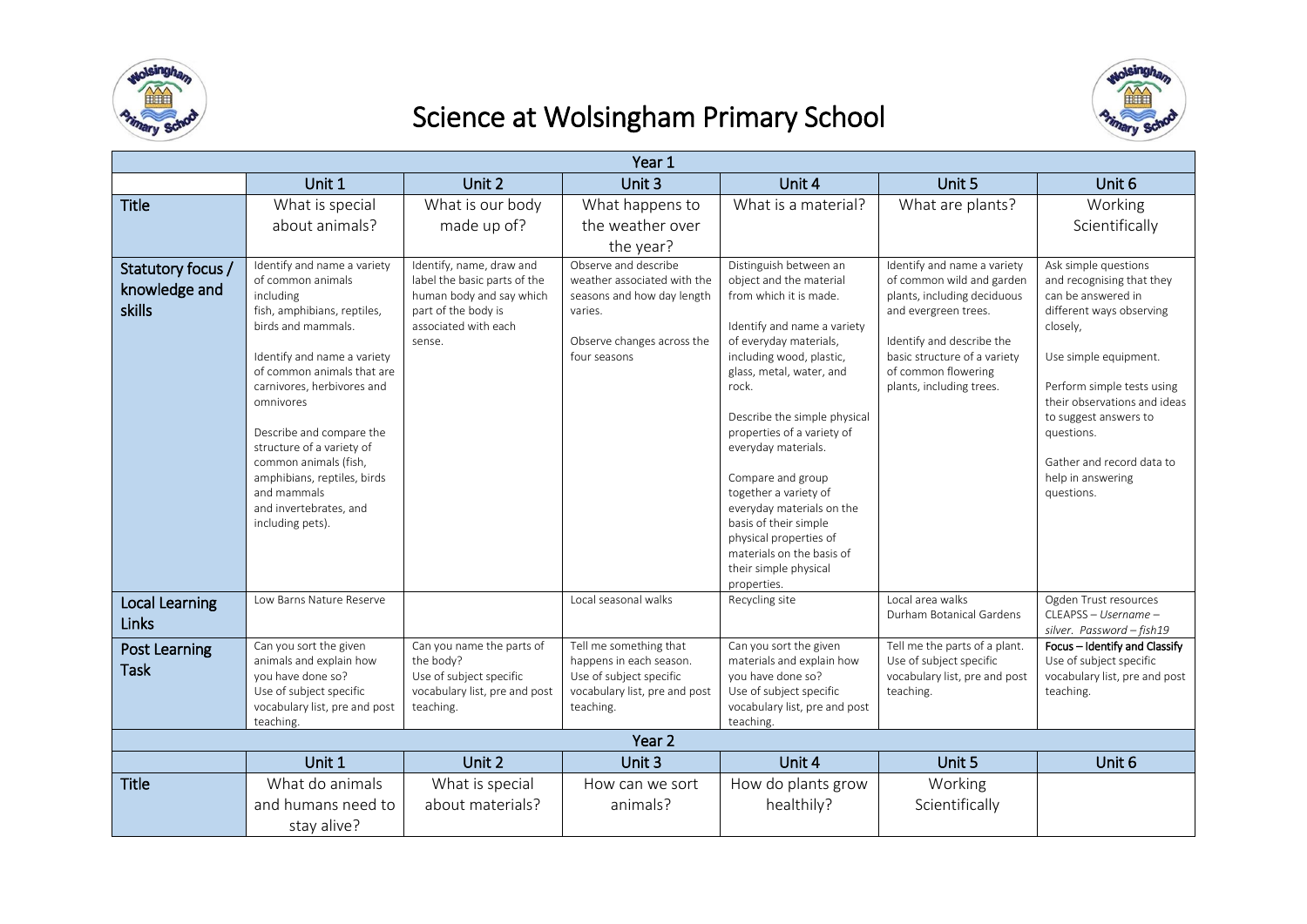| Statutory focus /<br>knowledge and<br>skills | Notice that animals,<br>including humans, have<br>offspring which grow into<br>adults.<br>Find out about and describe                                                                     | Identify and compare the<br>suitability of a variety of<br>everyday materials,<br>including wood, metal,<br>plastic, glass, brick, rock,<br>paper and cardboard for | Explore and compare the<br>differences between things<br>that are living, dead, and<br>things that have never been<br>alive.                                                                           | Observe and describe how<br>seeds and bulbs grow into<br>mature plants.<br>Find out and describe how<br>plants need water, light and                                                   | Asking simple questions and<br>recognising that they can be<br>answered in different ways<br>observing closely,<br>Using simple equipment.                                                                                   |                                                                                                                                                                                                                              |
|----------------------------------------------|-------------------------------------------------------------------------------------------------------------------------------------------------------------------------------------------|---------------------------------------------------------------------------------------------------------------------------------------------------------------------|--------------------------------------------------------------------------------------------------------------------------------------------------------------------------------------------------------|----------------------------------------------------------------------------------------------------------------------------------------------------------------------------------------|------------------------------------------------------------------------------------------------------------------------------------------------------------------------------------------------------------------------------|------------------------------------------------------------------------------------------------------------------------------------------------------------------------------------------------------------------------------|
|                                              | the basic needs of animals,<br>including humans, for<br>survival (water, food and<br>air).<br>Describe the importance for<br>humans of exercise, eating                                   | particular uses.<br>Find out how the shapes of<br>solid objects made from<br>some materials can be<br>changed by squashing,<br>bending, twisting and                | Identify that most living<br>things live in habitats to<br>which they are suited and<br>describe how different<br>habitats provide for the<br>basic needs of different<br>kinds of animals and plants, | a suitable temperature to<br>grow and stay healthy.                                                                                                                                    | Performing simple tests<br>using their observations and<br>ideas to suggest answers to<br>questions.<br>Gathering and recording<br>data to help in answering                                                                 |                                                                                                                                                                                                                              |
|                                              | the right amounts of<br>different types of food, and<br>hygiene.                                                                                                                          | stretching.                                                                                                                                                         | and how they depend on<br>each other.<br>Identify and name a variety<br>of plants and animals in<br>their habitats, including<br>micro-habitats.                                                       |                                                                                                                                                                                        | questions.                                                                                                                                                                                                                   |                                                                                                                                                                                                                              |
|                                              |                                                                                                                                                                                           |                                                                                                                                                                     | Describe how animals<br>obtain their food from<br>plants and other animals,<br>using the idea of a simple<br>food chain, and identify and<br>name different sources of<br>food.                        |                                                                                                                                                                                        |                                                                                                                                                                                                                              |                                                                                                                                                                                                                              |
| <b>Local Learning</b><br>Links               | Visit from school nurse                                                                                                                                                                   | Sunderland Glass Centre                                                                                                                                             | Mini-beast hunt and dipping<br>at Hardwick Park<br>Local area walks - river                                                                                                                            | Use of school garden<br>Durham Botanical Gardens                                                                                                                                       | Ogden Trust resources<br>CLEAPSS - Username -<br>silver. Password - fish19                                                                                                                                                   |                                                                                                                                                                                                                              |
| <b>Post Learning</b><br><b>Task</b>          | How do humans stay<br>healthy?<br>Use of subject specific<br>vocabulary list, pre and post<br>teaching.                                                                                   | Tell me the properties of<br>wood, metal, cardboard and<br>plastic.<br>Use of subject specific<br>vocabulary list, pre and post<br>teaching.                        | What are the seven signs of<br>life?<br>Use of subject specific<br>vocabulary list, pre and post<br>teaching.                                                                                          | What do plants need to<br>grow healthily?<br>Use of subject specific<br>vocabulary list, pre and post<br>teaching.                                                                     | Focus - Identify and Classify<br>& Observe over Time<br>Use of subject specific<br>vocabulary list, pre and post<br>teaching.                                                                                                |                                                                                                                                                                                                                              |
|                                              |                                                                                                                                                                                           |                                                                                                                                                                     | Year <sub>3</sub>                                                                                                                                                                                      |                                                                                                                                                                                        |                                                                                                                                                                                                                              |                                                                                                                                                                                                                              |
|                                              | Unit 1                                                                                                                                                                                    | Unit 2                                                                                                                                                              | Unit 3                                                                                                                                                                                                 | Unit 4                                                                                                                                                                                 | Unit 5                                                                                                                                                                                                                       | Unit 6                                                                                                                                                                                                                       |
| <b>Title</b>                                 | How do animals and<br>humans bodies<br>function correctly?                                                                                                                                | What is light?                                                                                                                                                      | What is a magnet?                                                                                                                                                                                      | What is rock?                                                                                                                                                                          | How do plants<br>function?                                                                                                                                                                                                   | Working<br>Scientifically                                                                                                                                                                                                    |
| Statutory focus /<br>knowledge and<br>skills | Identify that animals,<br>including humans, need the<br>right types and amount of<br>nutrition, and that they<br>cannot make their own<br>food; they get nutrition<br>from what they eat. | Recognise that they need<br>light in order to see things<br>and that the dark is the<br>absence of light.<br>Notice that light is reflected<br>from surfaces.       | Compare how things move<br>on different surfaces.<br>Notice that some forces<br>need contact between two<br>objects, but magnetic forces<br>can act at a distance.                                     | Compare and group<br>together different kinds of<br>rocks on the basis of their<br>appearance and simple<br>physical properties.<br>Describe in simple terms<br>how fossils are formed | Identify and describe the<br>functions of different parts<br>of flowering plants: roots,<br>stem/trunk, leaves and<br>flowers.<br>Explore the requirements of<br>plants for life and growth<br>(air, light, water, nutrients | Asking relevant questions<br>and using different types of<br>scientific enquiries to<br>answer them<br>Setting up simple practical<br>enquiries, comparative and<br>fair tests making systematic<br>and careful observations |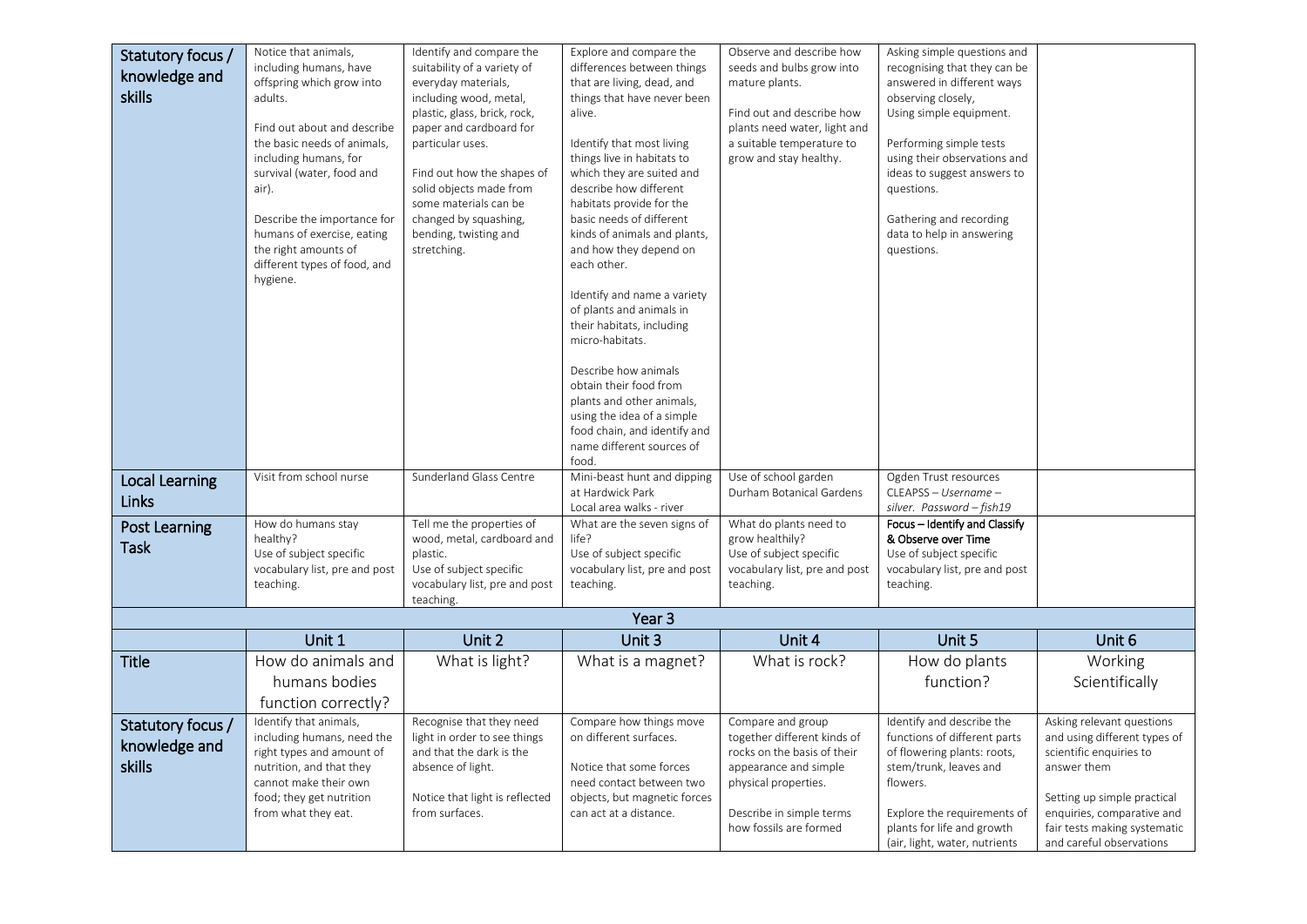|                       | Identify that humans and                                 | Recognise that light from       | Observe how magnets                                       | when things that have lived                  | from soil, and room to            | and, where appropriate,                                      |
|-----------------------|----------------------------------------------------------|---------------------------------|-----------------------------------------------------------|----------------------------------------------|-----------------------------------|--------------------------------------------------------------|
|                       | some other animals have                                  | the sun can be dangerous        | attract or repel each other                               | are trapped within rock.                     | grow) and how they vary           | taking accurate                                              |
|                       | skeletons for support,                                   | and that there are ways to      | and attract some materials                                |                                              | from plant to plant.              | measurements using                                           |
|                       | protection and movement.                                 | protect their eyes.             | and not others.                                           | Recognise that soils are                     |                                   | standard gathering,                                          |
|                       |                                                          |                                 |                                                           | made from rocks and                          | Investigate the way in which      | recording, classifying and                                   |
|                       |                                                          | Recognise that shadows are      | Compare and group                                         | organic matter.                              | water is transported within       | presenting data in a variety                                 |
|                       |                                                          | formed when the light from      | together a variety of                                     |                                              | plants.                           | of ways to help in                                           |
|                       |                                                          | a light source is blocked by    | everyday materials on the                                 |                                              | Explore the part that             | answering questions                                          |
|                       |                                                          | a solid object.                 | basis of whether they are                                 |                                              | flowers play in the life cycle    |                                                              |
|                       |                                                          |                                 | attracted to a magnet, and                                |                                              | of flowering plants,              | Recording findings using                                     |
|                       |                                                          | Find patterns in the way        | identify some magnetic                                    |                                              | including pollination, seed       | simple scientific language,                                  |
|                       |                                                          | that the size of shadows        | materials.                                                |                                              | formation and seed                | drawings, labelled                                           |
|                       |                                                          | change.                         |                                                           |                                              | dispersal.                        | diagrams, keys, bar charts,                                  |
|                       |                                                          |                                 | Describe magnets as having                                |                                              |                                   | and tables                                                   |
|                       |                                                          | Know who Thomas Edison          | two poles.                                                |                                              |                                   |                                                              |
|                       |                                                          | was and about his life and      |                                                           |                                              |                                   | Reporting on findings from                                   |
|                       |                                                          | work.                           | Predict whether two                                       |                                              |                                   | enquiries, including oral and                                |
|                       |                                                          |                                 | magnets will attract or repel<br>each other, depending on |                                              |                                   | written explanations,                                        |
|                       |                                                          |                                 | which poles are facing.                                   |                                              |                                   | displays or presentations of<br>results and using results to |
|                       |                                                          |                                 |                                                           |                                              |                                   | draw simple conclusions,                                     |
|                       |                                                          |                                 |                                                           |                                              |                                   | make predictions for new                                     |
|                       |                                                          |                                 |                                                           |                                              |                                   | values, suggest                                              |
|                       |                                                          |                                 |                                                           |                                              |                                   | improvements and raise                                       |
|                       |                                                          |                                 |                                                           |                                              |                                   | further identifying                                          |
|                       |                                                          |                                 |                                                           |                                              |                                   | differences, similarities or                                 |
|                       |                                                          |                                 |                                                           |                                              |                                   | changes related to simple                                    |
|                       |                                                          |                                 |                                                           |                                              |                                   | scientific ideas and                                         |
|                       |                                                          |                                 |                                                           |                                              |                                   | processes                                                    |
|                       |                                                          |                                 |                                                           |                                              |                                   |                                                              |
|                       |                                                          |                                 |                                                           |                                              |                                   | Using straightforward                                        |
|                       |                                                          |                                 |                                                           |                                              |                                   | scientific evidence to                                       |
|                       |                                                          |                                 |                                                           |                                              |                                   | answer questions or to                                       |
|                       |                                                          |                                 |                                                           |                                              |                                   | support their findings.                                      |
| <b>Local Learning</b> | Visit from school                                        |                                 | Durham Uni Outreach                                       | Harehope Quarry                              | Durham Botanical Gardens          | Ogden Trust resources                                        |
| Links                 | nurse/dentist                                            |                                 |                                                           | Killhope Mining Centre                       |                                   | CLEAPSS - Username -                                         |
|                       |                                                          |                                 |                                                           | Hancock Museum N'cle                         |                                   | silver. Password - fish19                                    |
| <b>Post Learning</b>  | Tell me what you know                                    | How are shadows formed          | How do magnets work?                                      | Name the different types of                  | What are the functions of         | Focus - Pattern Seeking &                                    |
| <b>Task</b>           | about teeth and bones.                                   | and how can they be<br>changed? | Use of subject specific                                   | rock and tell me some of                     | the different parts of a          | <b>Fait Test.</b>                                            |
|                       | Use of subject specific<br>vocabulary list, pre and post | Use of subject specific         | vocabulary list, pre and post<br>teaching.                | their properties.<br>Use of subject specific | plant?<br>Use of subject specific | Use of subject specific<br>vocabulary list, pre and post     |
|                       | teaching.                                                | vocabulary list, pre and post   |                                                           | vocabulary list, pre and post                | vocabulary list, pre and post     | teaching.                                                    |
|                       |                                                          | teaching.                       |                                                           | teaching.                                    | teaching.                         |                                                              |
|                       |                                                          |                                 | Year 4                                                    |                                              |                                   |                                                              |
|                       | Unit 1                                                   | Unit 2                          | Unit 3                                                    | Unit 4                                       | Unit 5                            | Unit 6                                                       |
|                       |                                                          |                                 |                                                           |                                              |                                   |                                                              |
| <b>Title</b>          | Why is food                                              | What is electricity?            | How can we group                                          | How can materials                            | What is sound?                    | Working                                                      |
|                       | important to                                             |                                 | living things?                                            | be changed?                                  |                                   | Scientifically                                               |
|                       | animals and                                              |                                 |                                                           |                                              |                                   |                                                              |
|                       | humans?                                                  |                                 |                                                           |                                              |                                   |                                                              |
|                       |                                                          |                                 |                                                           |                                              |                                   |                                                              |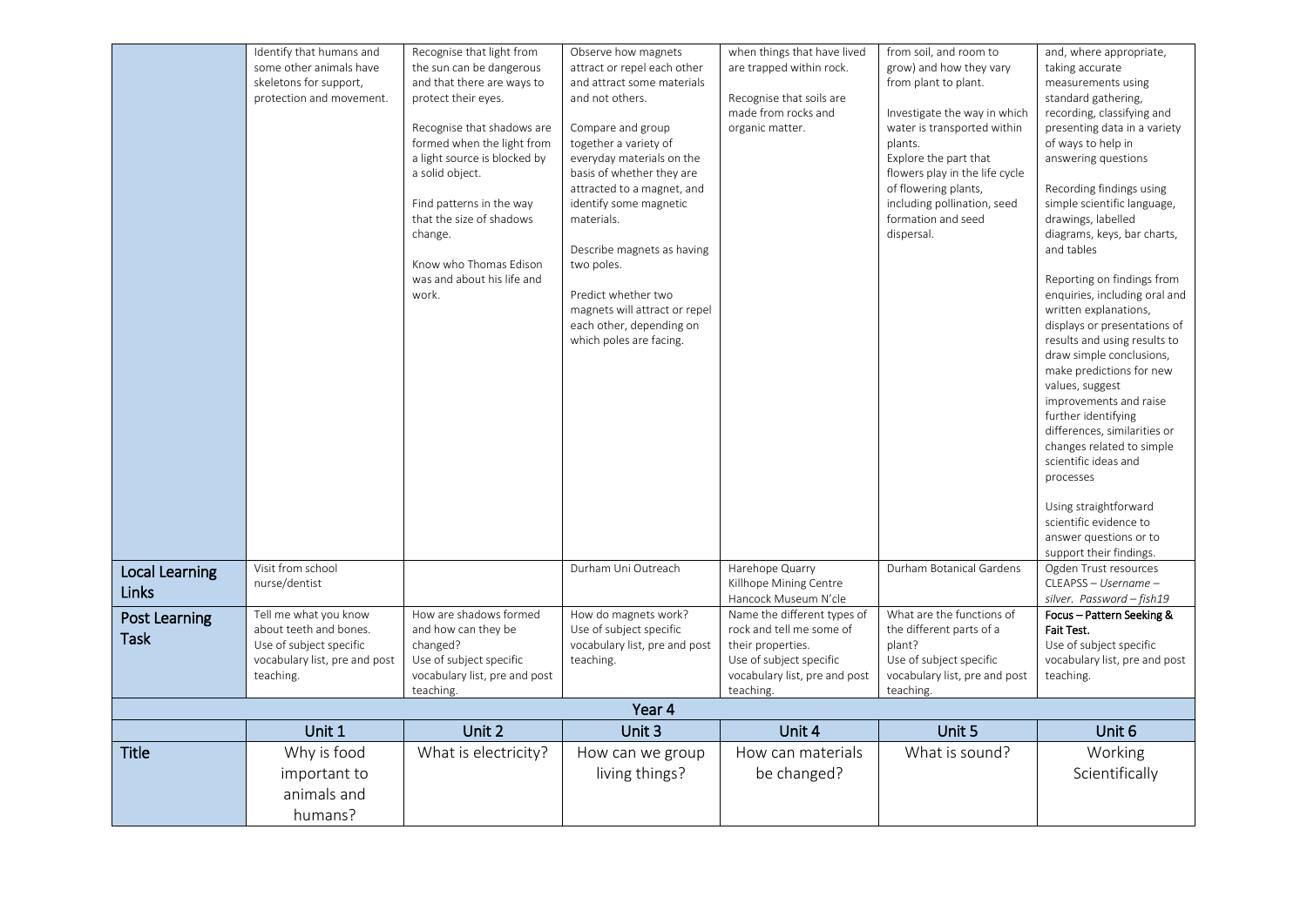| Statutory focus /     | Describe the simple                   | Identify common appliances                                  | Recognise that living things              | Compare and group                                          | Identify how sounds are                                   | Asking relevant questions                                    |
|-----------------------|---------------------------------------|-------------------------------------------------------------|-------------------------------------------|------------------------------------------------------------|-----------------------------------------------------------|--------------------------------------------------------------|
| knowledge and         | functions of the basic parts          | that run on electricity.                                    | can be grouped in a variety               | materials together,                                        | made, associating some of                                 | and using different types of                                 |
| skills                | of the digestive system in<br>humans. | Construct a simple series                                   | of ways.                                  | according to whether they<br>are solids, liquids or gases. | them with something<br>vibrating.                         | scientific enquiries to<br>answer them                       |
|                       |                                       | electrical circuit, identifying                             | Explore and use                           |                                                            |                                                           |                                                              |
|                       | Construct and interpret a             | and naming its basic parts,                                 | classification keys to help               | Observe that some                                          | Recognise that vibrations                                 | Setting up simple practical                                  |
|                       | variety of food chains,               | including cells, wires, bulbs,                              | group identify and name a                 | materials change state                                     | from sounds travel through                                | enquiries, comparative and                                   |
|                       | identifying producers,                | switches and buzzers.                                       | variety of living things in               | when they are heated or                                    | a medium to the ear.                                      | fair tests making systematic                                 |
|                       | predators and prey.                   |                                                             | their local and wider                     | cooled, and measure or                                     |                                                           | and careful observations                                     |
|                       |                                       | Identify whether or not a                                   | environment.                              | research the temperature                                   | Find patterns between the                                 | and, where appropriate,                                      |
|                       |                                       | lamp will light in a simple                                 |                                           | at which this happens in                                   | pitch of a sound and                                      | taking accurate                                              |
|                       |                                       | series circuit, based on<br>whether or not the lamp is      | Recognise that<br>environments can change | degrees Celsius (°C).                                      | features of the object that<br>produced it.               | measurements using<br>standard gathering,                    |
|                       |                                       | part of a complete loop                                     | and that this can sometimes               | Identify the part played by                                |                                                           | recording, classifying and                                   |
|                       |                                       | with a battery.                                             | pose dangers to living                    | evaporation and                                            | Find patterns between the                                 | presenting data in a variety                                 |
|                       |                                       |                                                             | things.                                   | condensation in the water                                  | volume of a sound and the                                 | of ways to help in                                           |
|                       |                                       | Recognise that a switch                                     |                                           | cycle and associate the rate                               | strength of the vibrations                                | answering questions                                          |
|                       |                                       | opens and closes a circuit                                  |                                           | of evaporation with                                        | that produced it.                                         |                                                              |
|                       |                                       | and associate this with                                     |                                           | temperature.                                               |                                                           | Recording findings using                                     |
|                       |                                       | whether or not a lamp lights<br>in a simple series circuit. |                                           |                                                            | Recognise that sounds get<br>fainter as the distance from | simple scientific language,<br>drawings, labelled            |
|                       |                                       |                                                             |                                           |                                                            | the sound source increases.                               | diagrams, keys, bar charts,                                  |
|                       |                                       | Recognise some common                                       |                                           |                                                            |                                                           | and tables                                                   |
|                       |                                       | conductors and insulators,                                  |                                           |                                                            | Know who Alexander                                        |                                                              |
|                       |                                       | and associate metals with                                   |                                           |                                                            | Graham Bell was and about                                 | Reporting on findings from                                   |
|                       |                                       | being good conductors.                                      |                                           |                                                            | his life and work.                                        | enquiries, including oral and                                |
|                       |                                       |                                                             |                                           |                                                            |                                                           | written explanations,                                        |
|                       |                                       | Know who Michael Faraday<br>was and about his life and      |                                           |                                                            |                                                           | displays or presentations of<br>results and using results to |
|                       |                                       | work.                                                       |                                           |                                                            |                                                           | draw simple conclusions,                                     |
|                       |                                       |                                                             |                                           |                                                            |                                                           | make predictions for new                                     |
|                       |                                       |                                                             |                                           |                                                            |                                                           | values, suggest                                              |
|                       |                                       |                                                             |                                           |                                                            |                                                           | improvements and raise                                       |
|                       |                                       |                                                             |                                           |                                                            |                                                           | further identifying                                          |
|                       |                                       |                                                             |                                           |                                                            |                                                           | differences, similarities or                                 |
|                       |                                       |                                                             |                                           |                                                            |                                                           | changes related to simple<br>scientific ideas and            |
|                       |                                       |                                                             |                                           |                                                            |                                                           | processes                                                    |
|                       |                                       |                                                             |                                           |                                                            |                                                           |                                                              |
|                       |                                       |                                                             |                                           |                                                            |                                                           | Using straightforward                                        |
|                       |                                       |                                                             |                                           |                                                            |                                                           | scientific evidence to                                       |
|                       |                                       |                                                             |                                           |                                                            |                                                           | answer questions or to                                       |
|                       |                                       |                                                             |                                           |                                                            |                                                           | support their findings.                                      |
| <b>Local Learning</b> |                                       |                                                             | Hancock Museum N'cle                      | Sunderland Glass Centre                                    |                                                           | Ogden Trust resources<br>CLEAPSS - Username -                |
| Links                 |                                       |                                                             |                                           |                                                            |                                                           | silver. Password - fish19                                    |
| Post Learning         | Draw and label a food                 | Draw and label a simple                                     | Explain the different ways                | Explain how states of                                      | How does sound travel?                                    | Focus - Research, Pattern                                    |
| <b>Task</b>           | chain.                                | circuit.                                                    | animals can be grouped.                   | matter can be changed.                                     | Use of subject specific                                   | Seeking & Fair Test                                          |
|                       | Use of subject specific               | Use of subject specific                                     | Use of subject specific                   | Use of subject specific                                    | vocabulary list, pre and post                             | Use of subject specific                                      |
|                       | vocabulary list, pre and post         | vocabulary list, pre and post                               | vocabulary list, pre and post             | vocabulary list, pre and post                              | teaching.                                                 | vocabulary list, pre and post                                |
|                       | teaching.                             | teaching.                                                   | teaching.                                 | teaching.                                                  |                                                           | teaching.                                                    |
|                       |                                       |                                                             |                                           |                                                            |                                                           |                                                              |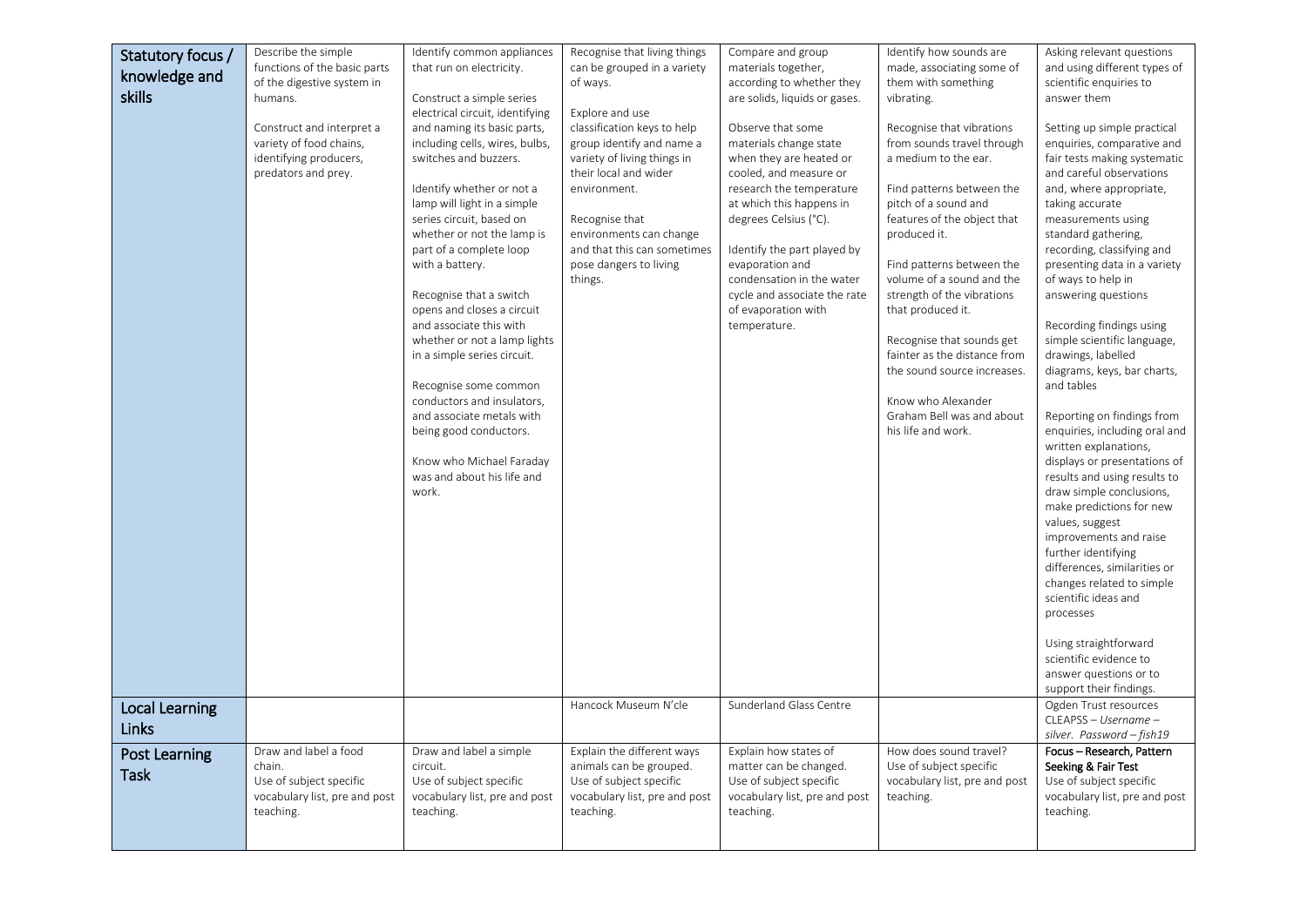| Year 5                                       |                                                       |                                                                                                                                                                                                                                                                                                                                                                                            |                                                                                                                                                                                     |                                                                                                                                                                                                                                                                                                                                                                                                                                                                                                                                                                                                                                                                                                                                                                                                                                                                  |                                                                                                                                                                                                                                                                                                                                                                                                                                                                                 |                                                                                                                                                                                                                                                                                                                                                                                                                                                                                                                                                                                                                                                                                                                                                                                                                                                                                                       |  |
|----------------------------------------------|-------------------------------------------------------|--------------------------------------------------------------------------------------------------------------------------------------------------------------------------------------------------------------------------------------------------------------------------------------------------------------------------------------------------------------------------------------------|-------------------------------------------------------------------------------------------------------------------------------------------------------------------------------------|------------------------------------------------------------------------------------------------------------------------------------------------------------------------------------------------------------------------------------------------------------------------------------------------------------------------------------------------------------------------------------------------------------------------------------------------------------------------------------------------------------------------------------------------------------------------------------------------------------------------------------------------------------------------------------------------------------------------------------------------------------------------------------------------------------------------------------------------------------------|---------------------------------------------------------------------------------------------------------------------------------------------------------------------------------------------------------------------------------------------------------------------------------------------------------------------------------------------------------------------------------------------------------------------------------------------------------------------------------|-------------------------------------------------------------------------------------------------------------------------------------------------------------------------------------------------------------------------------------------------------------------------------------------------------------------------------------------------------------------------------------------------------------------------------------------------------------------------------------------------------------------------------------------------------------------------------------------------------------------------------------------------------------------------------------------------------------------------------------------------------------------------------------------------------------------------------------------------------------------------------------------------------|--|
|                                              | Unit 1                                                | Unit 2                                                                                                                                                                                                                                                                                                                                                                                     | Unit 3                                                                                                                                                                              | Unit 4                                                                                                                                                                                                                                                                                                                                                                                                                                                                                                                                                                                                                                                                                                                                                                                                                                                           | Unit 5                                                                                                                                                                                                                                                                                                                                                                                                                                                                          | Unit 6                                                                                                                                                                                                                                                                                                                                                                                                                                                                                                                                                                                                                                                                                                                                                                                                                                                                                                |  |
| <b>Title</b>                                 | What happens to                                       | Does the earth                                                                                                                                                                                                                                                                                                                                                                             | What does life                                                                                                                                                                      | Can materials be                                                                                                                                                                                                                                                                                                                                                                                                                                                                                                                                                                                                                                                                                                                                                                                                                                                 | What is a force?                                                                                                                                                                                                                                                                                                                                                                                                                                                                | Working                                                                                                                                                                                                                                                                                                                                                                                                                                                                                                                                                                                                                                                                                                                                                                                                                                                                                               |  |
|                                              | humans as they                                        | move in space?                                                                                                                                                                                                                                                                                                                                                                             | process mean?                                                                                                                                                                       | mixed and                                                                                                                                                                                                                                                                                                                                                                                                                                                                                                                                                                                                                                                                                                                                                                                                                                                        |                                                                                                                                                                                                                                                                                                                                                                                                                                                                                 | Scientifically                                                                                                                                                                                                                                                                                                                                                                                                                                                                                                                                                                                                                                                                                                                                                                                                                                                                                        |  |
|                                              | age?                                                  |                                                                                                                                                                                                                                                                                                                                                                                            |                                                                                                                                                                                     | separated?                                                                                                                                                                                                                                                                                                                                                                                                                                                                                                                                                                                                                                                                                                                                                                                                                                                       |                                                                                                                                                                                                                                                                                                                                                                                                                                                                                 |                                                                                                                                                                                                                                                                                                                                                                                                                                                                                                                                                                                                                                                                                                                                                                                                                                                                                                       |  |
| Statutory focus /<br>knowledge and<br>skills | Describe the changes as<br>humans develop to old age. | Describe the movement of<br>the Earth, and other<br>planets, relative to the Sun<br>in the solar system.<br>Describe the movement of<br>the Moon relative to the<br>Farth.<br>Describe the Sun, Earth and<br>Moon as approximately<br>spherical bodies.<br>Use the idea of the Earth's<br>rotation to explain day and<br>night. And the apparent<br>movement of the sun<br>across the sky. | Explain the differences in<br>the life cycles of a mammal,<br>an amphibian, an insect and<br>a bird.<br>Describe the life process of<br>reproduction in some plants<br>and animals. | Compare and group<br>together everyday materials<br>on the basis of their<br>properties, including their<br>hardness, solubility,<br>transparency, conductivity<br>(electrical and thermal), and<br>response to magnets.<br>Know that some materials<br>will dissolve in liquid to<br>form a solution, and<br>describe how to recover a<br>substance from a solution.<br>Use knowledge of solids,<br>liquids and gases to decide<br>how mixtures might be<br>separated, including<br>through filtering, sieving<br>and evaporating.<br>Give reasons, based on<br>evidence from comparative<br>and fair tests, for the<br>particular uses of everyday<br>materials, including metals,<br>wood and plastic.<br>Demonstrate that<br>dissolving, mixing and<br>changes of state are<br>reversible changes<br>Explain that some changes<br>result in the formation of | Explain that unsupported<br>objects fall towards the<br>Earth because of the force<br>of gravity acting between<br>the Earth and the falling<br>object.<br>Identify the effects of air<br>resistance, water resistance<br>and friction that act<br>between moving surfaces.<br>Recognise that some<br>mechanisms, including<br>levers, pulleys and gears,<br>allow a smaller force to<br>have a greater effect.<br>Know who Isaac Newton<br>was and about his life and<br>work. | Planning different types of<br>scientific enquiries to<br>answer questions, including<br>recognising and controlling<br>variables where necessary.<br>Taking measurements,<br>using a range of scientific<br>equipment, with increasing<br>accuracy and precision,<br>taking repeat readings<br>when appropriate.<br>Recording data and results<br>of increasing complexity<br>using scientific diagrams<br>and labels, classification<br>keys, tables, scatter graphs,<br>bar and line graphs.<br>Using test results to make<br>predictions to set up further<br>comparative and fair tests.<br>Reporting and presenting<br>findings from enquiries,<br>including conclusions,<br>causal relationships and<br>explanations of results, in<br>oral and written forms such<br>as displays and other<br>presentations.<br>Identifying scientific<br>evidence that has been<br>used to support or refute |  |
|                                              |                                                       |                                                                                                                                                                                                                                                                                                                                                                                            |                                                                                                                                                                                     | new materials, and that this<br>kind of change is not usually<br>reversible, including<br>changes associated with                                                                                                                                                                                                                                                                                                                                                                                                                                                                                                                                                                                                                                                                                                                                                |                                                                                                                                                                                                                                                                                                                                                                                                                                                                                 | ideas or arguments.                                                                                                                                                                                                                                                                                                                                                                                                                                                                                                                                                                                                                                                                                                                                                                                                                                                                                   |  |
|                                              |                                                       |                                                                                                                                                                                                                                                                                                                                                                                            |                                                                                                                                                                                     | burning and the action of<br>acid on bicarbonate of soda.                                                                                                                                                                                                                                                                                                                                                                                                                                                                                                                                                                                                                                                                                                                                                                                                        |                                                                                                                                                                                                                                                                                                                                                                                                                                                                                 |                                                                                                                                                                                                                                                                                                                                                                                                                                                                                                                                                                                                                                                                                                                                                                                                                                                                                                       |  |
| <b>Local Learning</b><br>Links               | Visit from grandparents.                              | Visit from planetarium<br>Centre for Life in N'cle<br>Hancock Museum N'cle                                                                                                                                                                                                                                                                                                                 |                                                                                                                                                                                     | Visit from Dr Hoare -<br>Newcastle University<br>Outreach (Science in your                                                                                                                                                                                                                                                                                                                                                                                                                                                                                                                                                                                                                                                                                                                                                                                       | Durham Uni Outreach                                                                                                                                                                                                                                                                                                                                                                                                                                                             | Ogden Trust resources<br>CLEAPSS - Username -<br>silver. Password - fish19                                                                                                                                                                                                                                                                                                                                                                                                                                                                                                                                                                                                                                                                                                                                                                                                                            |  |
|                                              |                                                       |                                                                                                                                                                                                                                                                                                                                                                                            |                                                                                                                                                                                     | shopping basket)                                                                                                                                                                                                                                                                                                                                                                                                                                                                                                                                                                                                                                                                                                                                                                                                                                                 |                                                                                                                                                                                                                                                                                                                                                                                                                                                                                 |                                                                                                                                                                                                                                                                                                                                                                                                                                                                                                                                                                                                                                                                                                                                                                                                                                                                                                       |  |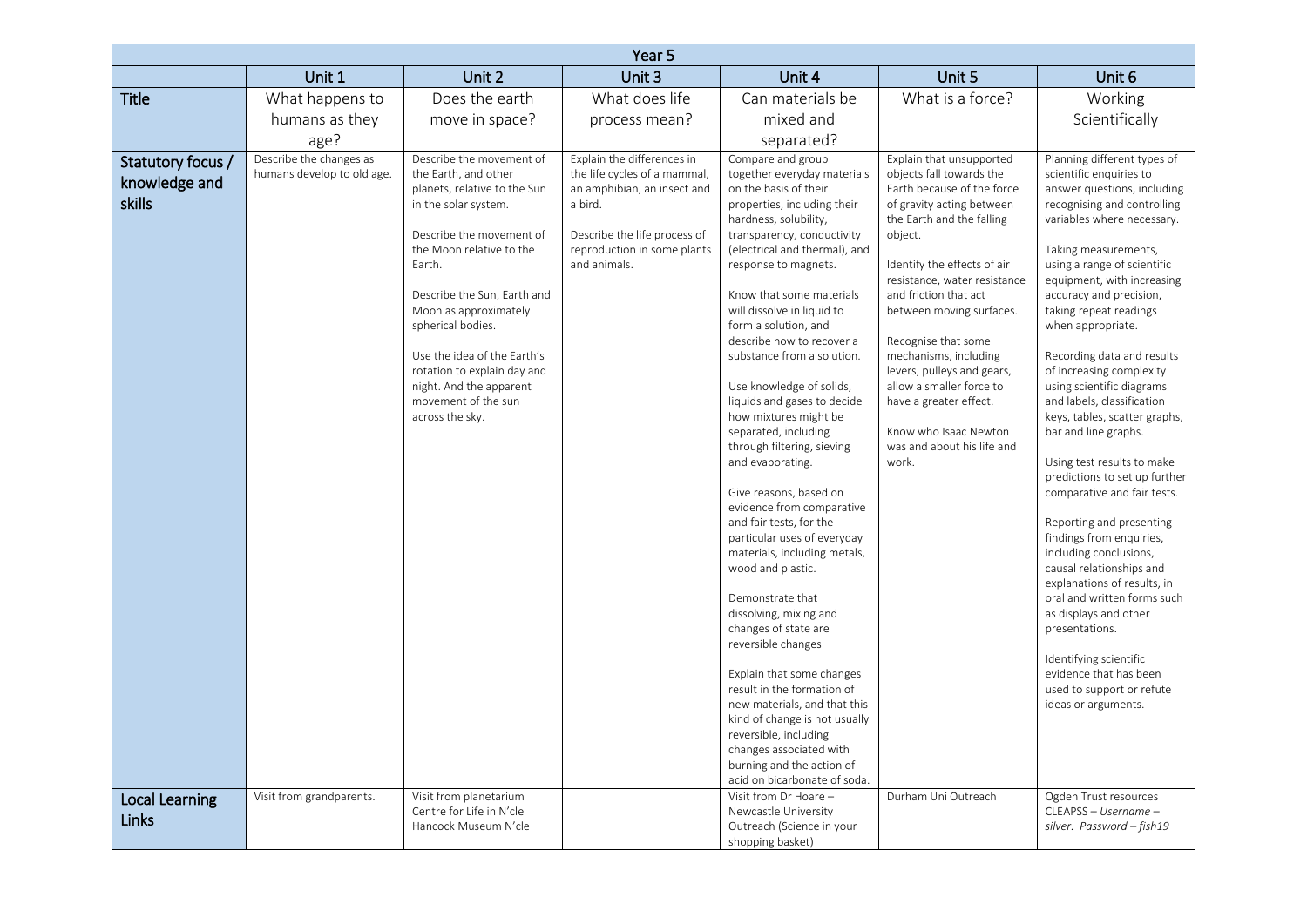| <b>Post Learning</b><br><b>Task</b> | What are the main changes<br>to humans as they age?<br>Use of subject specific<br>vocabulary list, pre and post<br>teaching.                                                                                                                                                                                                                                                                                                                           | How do the planets move?<br>Use of subject specific<br>vocabulary list, pre and post<br>teaching.                                                                                                                                                                                                                                                                             | Tell me about the life<br>process of reproduction of a<br>given plant and animal.<br>Use of subject specific<br>vocabulary list, pre and post<br>teaching.                                                                                                                                 | How can materials be<br>separated?<br>Use of subject specific<br>vocabulary list, pre and post<br>teaching.                                                                                                                                                                                                                                                                                                                                                                                                            | What is gravity and what<br>does it do?<br>Use of subject specific<br>vocabulary list, pre and post<br>teaching.                                                                                                                                                                                                                                                                                                                                                                        | Focus - Research, Observe<br>over Time, Pattern Seeking<br>& Fair Test<br>Use of subject specific<br>vocabulary list, pre and post<br>teaching.                                                                                                                                                                                                                                                                                                                                                                                                                                                                                                                                                                                                                                                                                                                                               |
|-------------------------------------|--------------------------------------------------------------------------------------------------------------------------------------------------------------------------------------------------------------------------------------------------------------------------------------------------------------------------------------------------------------------------------------------------------------------------------------------------------|-------------------------------------------------------------------------------------------------------------------------------------------------------------------------------------------------------------------------------------------------------------------------------------------------------------------------------------------------------------------------------|--------------------------------------------------------------------------------------------------------------------------------------------------------------------------------------------------------------------------------------------------------------------------------------------|------------------------------------------------------------------------------------------------------------------------------------------------------------------------------------------------------------------------------------------------------------------------------------------------------------------------------------------------------------------------------------------------------------------------------------------------------------------------------------------------------------------------|-----------------------------------------------------------------------------------------------------------------------------------------------------------------------------------------------------------------------------------------------------------------------------------------------------------------------------------------------------------------------------------------------------------------------------------------------------------------------------------------|-----------------------------------------------------------------------------------------------------------------------------------------------------------------------------------------------------------------------------------------------------------------------------------------------------------------------------------------------------------------------------------------------------------------------------------------------------------------------------------------------------------------------------------------------------------------------------------------------------------------------------------------------------------------------------------------------------------------------------------------------------------------------------------------------------------------------------------------------------------------------------------------------|
|                                     | Unit 1                                                                                                                                                                                                                                                                                                                                                                                                                                                 | Unit 2                                                                                                                                                                                                                                                                                                                                                                        | Year <sub>6</sub><br>Unit 3                                                                                                                                                                                                                                                                | Unit 4                                                                                                                                                                                                                                                                                                                                                                                                                                                                                                                 | Unit 5                                                                                                                                                                                                                                                                                                                                                                                                                                                                                  | Unit 6                                                                                                                                                                                                                                                                                                                                                                                                                                                                                                                                                                                                                                                                                                                                                                                                                                                                                        |
| <b>Title</b><br><b>Statutory</b>    | How do living things<br>function?<br>Identify and name the main                                                                                                                                                                                                                                                                                                                                                                                        | How does an<br>electrical circuit<br>work?<br>Associate the brightness of                                                                                                                                                                                                                                                                                                     | Can we classify all<br>living things?<br>Describe how living things                                                                                                                                                                                                                        | Who was Charles<br>Darwin?<br>Recognise that living things                                                                                                                                                                                                                                                                                                                                                                                                                                                             | How does light<br>travel?<br>Recognise that light appears                                                                                                                                                                                                                                                                                                                                                                                                                               | Working<br>Scientifically<br>Planning different types of                                                                                                                                                                                                                                                                                                                                                                                                                                                                                                                                                                                                                                                                                                                                                                                                                                      |
| focus /<br>knowledge<br>and skills  | parts of the human<br>circulatory system, and<br>describe the functions of<br>the heart, blood vessels and<br>blood.<br>Recognise the impact of<br>diet, exercise, drugs and<br>lifestyle on the way their<br>bodies function.<br>Identify that humans and<br>some other animals have<br>muscles for support,<br>protection and movement.<br>Describe the ways in which<br>nutrients and water are<br>transported within animals,<br>including humans. | a lamp or the volume of a<br>buzzer with the number and<br>voltage of cells used in the<br>circuit.<br>Compare and give reasons<br>for variations in how<br>components function,<br>including the brightness of<br>bulbs, the loudness of<br>buzzers and the on/off<br>position of switches.<br>Use recognised symbols<br>when representing a simple<br>circuit in a diagram. | are classified into broad<br>groups according to<br>common observable<br>characteristics and based<br>on similarities and<br>differences, including<br>micro-organisms, plants and<br>animals.<br>Give reasons for classifying<br>plants and animals based on<br>specific characteristics. | have changed over time<br>and that fossils provide<br>information about living<br>things that inhabited the<br>Earth millions of years ago.<br>Recognise that living things<br>produce offspring of the<br>same kind, but normally<br>offspring vary and are not<br>identical to their parents.<br>Identify how animals and<br>plants are adapted to suit<br>their environment in<br>different ways and that<br>adaptation may lead to<br>evolution.<br>Know who Charles Darwin<br>was and about his life and<br>work. | to travel in straight lines.<br>Use the idea that light<br>travels in straight lines to<br>explain that objects are<br>seen because they give out<br>or reflect light into the eye.<br>Explain that we see things<br>because light travels from<br>light sources to our eyes or<br>from light sources to<br>objects and then to our<br>eyes.<br>Use the idea that light<br>travels in straight lines to<br>explain why shadows have<br>the same shape as the<br>objects that cast them. | scientific enquiries to<br>answer questions, including<br>recognising and controlling<br>variables where necessary.<br>Taking measurements,<br>using a range of scientific<br>equipment, with increasing<br>accuracy and precision,<br>taking repeat readings<br>when appropriate.<br>Recording data and results<br>of increasing complexity<br>using scientific diagrams<br>and labels, classification<br>keys, tables, scatter graphs,<br>bar and line graphs.<br>Using test results to make<br>predictions to set up further<br>comparative and fair tests.<br>Reporting and presenting<br>findings from enquiries,<br>including conclusions,<br>causal relationships and<br>explanations of results, in<br>oral and written forms such<br>as displays and other<br>presentations.<br>Identifying scientific<br>evidence that has been<br>used to support or refute<br>ideas or arguments. |
| Local<br>Learning<br><b>Links</b>   |                                                                                                                                                                                                                                                                                                                                                                                                                                                        | Centre for Life, N'cle.                                                                                                                                                                                                                                                                                                                                                       | Hancock Museum N'cle                                                                                                                                                                                                                                                                       |                                                                                                                                                                                                                                                                                                                                                                                                                                                                                                                        |                                                                                                                                                                                                                                                                                                                                                                                                                                                                                         | Ogden Trust resources<br>CLEAPSS - Username -<br>silver. Password - fish19                                                                                                                                                                                                                                                                                                                                                                                                                                                                                                                                                                                                                                                                                                                                                                                                                    |
| <b>Post Learning</b><br><b>Task</b> | Name the main parts of the<br>human circulatory system,<br>and describe the functions                                                                                                                                                                                                                                                                                                                                                                  | How can the brightness of a<br>lamp or volume of a buzzer<br>be changed in a circuit?                                                                                                                                                                                                                                                                                         | How can living things be<br>grouped?                                                                                                                                                                                                                                                       | What is evolution?                                                                                                                                                                                                                                                                                                                                                                                                                                                                                                     | How do we see things?                                                                                                                                                                                                                                                                                                                                                                                                                                                                   | Focus - Identify & Classify,<br>Pattern Seeking, Observing                                                                                                                                                                                                                                                                                                                                                                                                                                                                                                                                                                                                                                                                                                                                                                                                                                    |